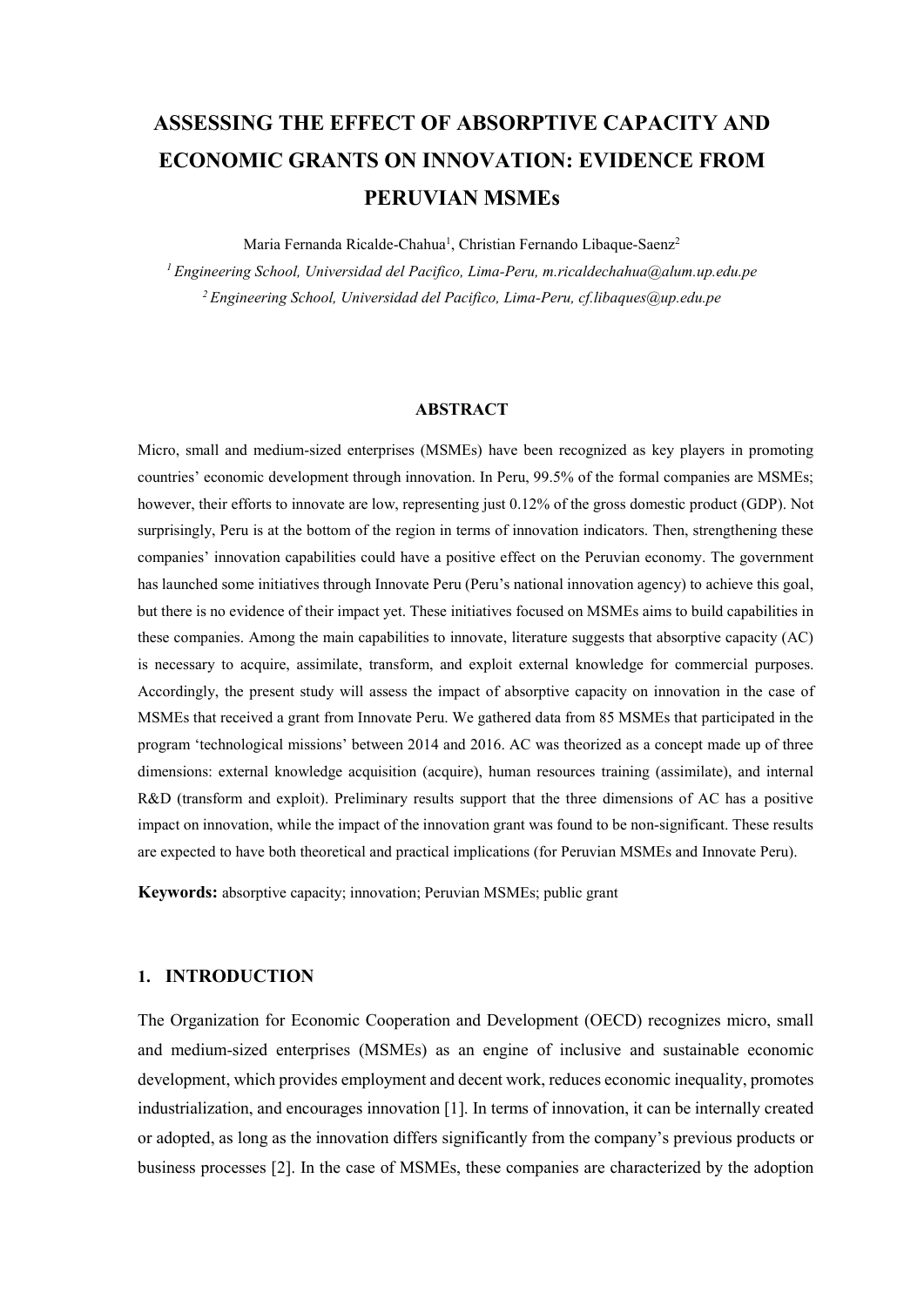of externally generated innovations [1].

An internationally accepted indicator for measuring the degree of innovation in a country is the expenditure in innovation as a percentage of gross domestic product (GDP). The average of this indicator in OECD countries is 2.58% [3]. In these countries, MSMEs represent 99% of all companies [1], while represent between 50% and 60% of value-added products and services [4]. It should be noted that the percentage of MSMEs in Latin America is similar to that of the OECD countries – 99% of all companies; however, they represent only 25% of value-added products and services [5]. In fact, Latin American countries invest substantially less in innovation than the average of 2.58% reached by the OECD countries [3]. In the case of Peru, it is even worse because it is one of the countries that invests the least in innovation in the region, barely 0.12% of GDP [3].

The context described above is important for the economic growth of Peru because in the country 99.5% of formal companies are MSMEs [6]. In order to increase the competitiveness of this type of companies, the National Innovation Program for Competitiveness and Productivity – Innóvate Perú – was created in 2014, becoming the most recent innovation agency in the region. However, MSMEs in Peru still present low levels of innovation – 46.63% of MSMEs did not make any effort to innovate in the period from 2015 to 2017 [6]. This context suggests that there is a great opportunity to grow economically in Peru through the promotion of innovation in MSMEs.

The literature indicates that for a company to benefit from the adoption of an innovation, it requires certain internal capacities that allow it to take advantage of the new product, technology or practice within its organization, and thus generate a sustained competitive advantage [7], [8]. This capacity is known in the literature as absorption capacity, and it is defined as the ability of the company to recognize the value of external knowledge, assimilate it and apply it for commercial purposes [9].

Therefore, the present study aims to analyze the impact of absorptive capacity on innovation in the context of MSMEs that were beneficiaries of Innovate Peru. The results are expected to highlight strategies to promote innovation as a mechanism to improve the competitiveness of Peruvian MSMEs, thus contributing to the productivity of the national economy. Within innovation activities, we will focus on the adoption of technologies, since MSMEs in emerging economies must invest in technological updating processes (technological cath-up) to stay competitive [10].

## **2. LITERATURE REVIEW**

## **2.1. Gaps in the Literature**

From a literature review, we found mixed results regarding the impact of absorption capacity on innovation. Literature review has been divided into 3 sections: 1) studies on absorptive capacity in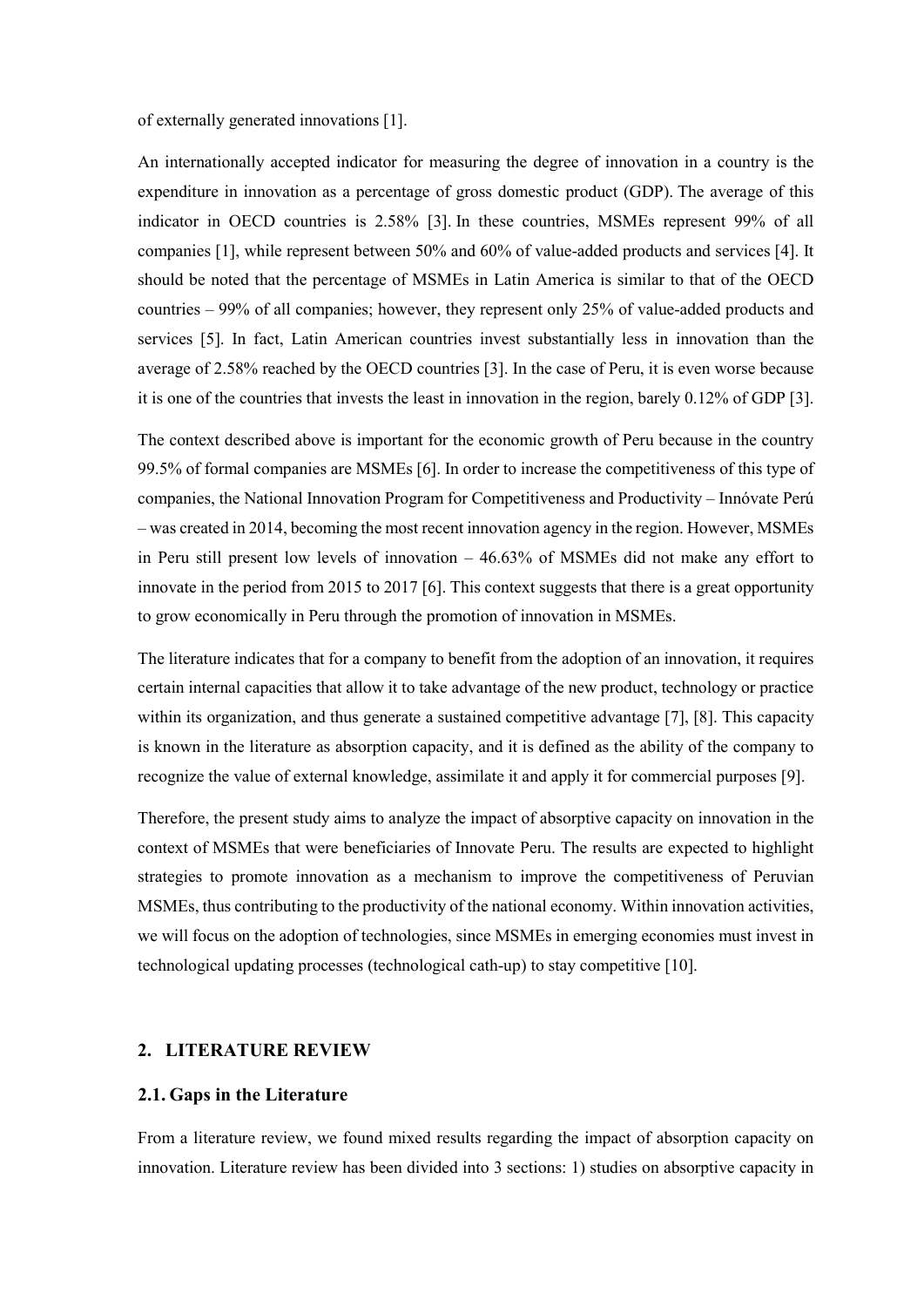sectors other than MSMEs in non-Latin American countries, 2) studies on absorption capacity in sectors other than MSMEs in Latin American countries, and 3) studies on absorption capacity in MSMEs. Regarding the first theme, there are studies that found a positive relationship between absorption capacity and innovation, as in the case of [11], who analyzed 461 general Greek companies from the manufacturing and services sectors. In contrast, other studies found no evidence of a significant relationship. For example, [12], who focused on 138 Finnish companies in the manufacturing, commerce, construction and services sectors.

Regarding the second theme, there are also mixed results from previous research. For example, a reference study is that of [13], which studied the absorption capacity in Brazilian manufacturing companies. In their study, the authors found a significant impact of absorptive capacity on innovation [13]. In contrast, in a study carried out also in Brazil, based on general manufacturing companies, it was found that the assimilation of external knowledge, as a dimension of absorptive capacity, has no effect on innovation [14].

Finally, as for the last theme. Some studies found a positive relationship between absorptive capacity and innovation. For example, [15] used a sample of 215 MSMEs worldwide from knowledgeintensive and labor-intensive industries. In contrast, [16] do not find a positive relationship between absorptive capacity and innovation, based on 403 Colombian MIPYMEs in manufacturing, construction, commerce and services. It should be noted that the latter is the only identified study that analyzes the impact of absorptive capacity on innovation in Latin American MSMEs.

Another field of study related to this study is the role of innovation agencies in the innovation achieved by companies. Studies also show mixed effects of the impact of innovation subsidy on innovation. For example, [17] studied 1,039 German companies in the service sector, finding a positive impact of the subsidy on organizational innovation and marketing. In contrast, there are studies that do not find a significant impact. Is the case of [18], which analyzed 284,662 Swedish manufacturing companies finding that the innovation subsidy does not have a significant impact on long-term business performance. However, to the best of our knowledge there are no studies about this relationship in Latin American countries.

Based on the above discussion, our study seeks to contribute in filling the following gaps identified in the literature review: 1) lack of empirical studies on the role of absorptive capacity in MSMEs' innovation, 2) little evidence about the role of absorptive capacity in companies from developing countries (there are non-conclusive results), and 3) gap in the study of companies subsidized by innovation agencies in Latin American countries, which generates a lack of knowledge about the effectiveness of these agencies in the region.

## **2.2. Conceptualization of Absorptive Capacity**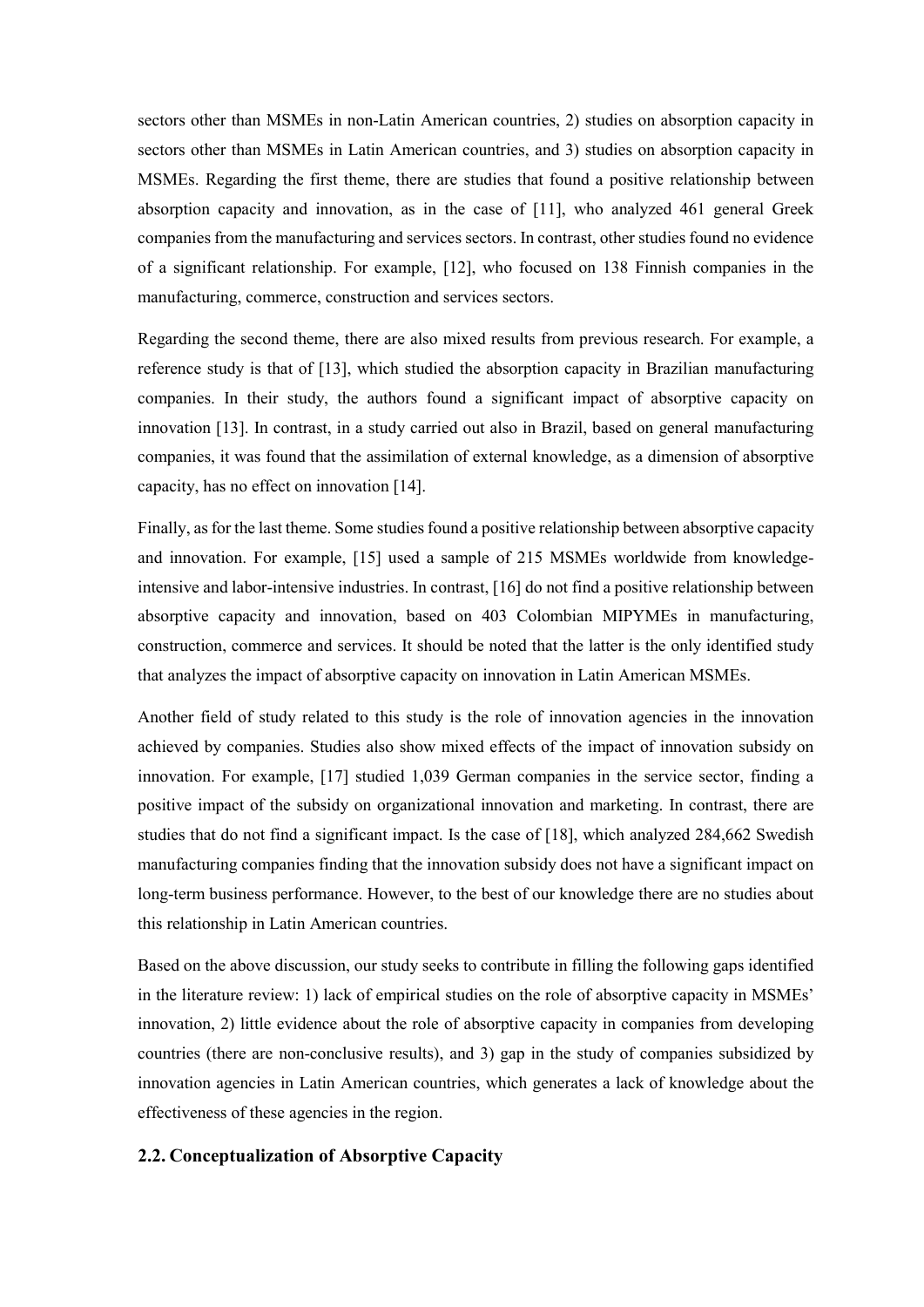Absorptive capacity is classified into two groups: potential and realized [7]. The first group is made up of two dimensions: acquisition and assimilation. The objective of potential absorptive capacity is to prepare the company to acquire and assimilate external knowledge. The second group – realized absorptive capacity – encompasses the transformation and exploitation of the knowledge, and reflects the company's ability to take advantage of the knowledge that has been absorbed [7].

## **3. METHODS**

## **3.1. Variables Measurement**

Inovation is our dependent variable. This variable was measured asking respondents to specify, in a 5-point Likert scale, the contribution of the mission in the business innovation [19]. As for the independent variables: 1) Acquisition of external knowledge was measured asking respondents to specify, in a 5-point Likert scale, the degree of external knowledge acquired during the technological mission [19]; 2) assimilation of external knowledge was conceptualized as a dichotomous variable, which measures whether or not the company has carried out personnel training activities [13]; 3) transformation and explotarion was conceptualized as a dichotomous variable, which measures whether or not the company has carried out internal R&D activities [13]; and 4) innovation grant was measured in a 5-point Likert scale with respect to the perception of the respondents about the contribution of economic resources they received from Inovate Peru [17].

#### **3.2. Sample Description**

Data were collected from the Innovate Peru database; specifically, from the program of technological missions. This program is a policy instrument that subsidizes local enterprises for visiting international markets and pertners to facilitate technology transference and, subsequently, these companies can commit to technological innovations.

The MSMEs forming the sample were beneficiaries of a technological mission between 2014 and 2016. It should be noted that the Oslo Manual recommends a period of at the least three years to observe effects of innovation activities on business performance [2]. In this sense, the selected time frame is adequate since the survey was conducted in 2019. Our final sample size is 85 MSMEs. It should be noted that the sample responds to a proportional stratified sampling.

#### **3.3. Data Analysis**

To assess the impact of absorptive capacity and subsidy on innovation, considering the latter is a metric variable, we will use multiple lineal regression, which is a technique widely used in the innovation field [20].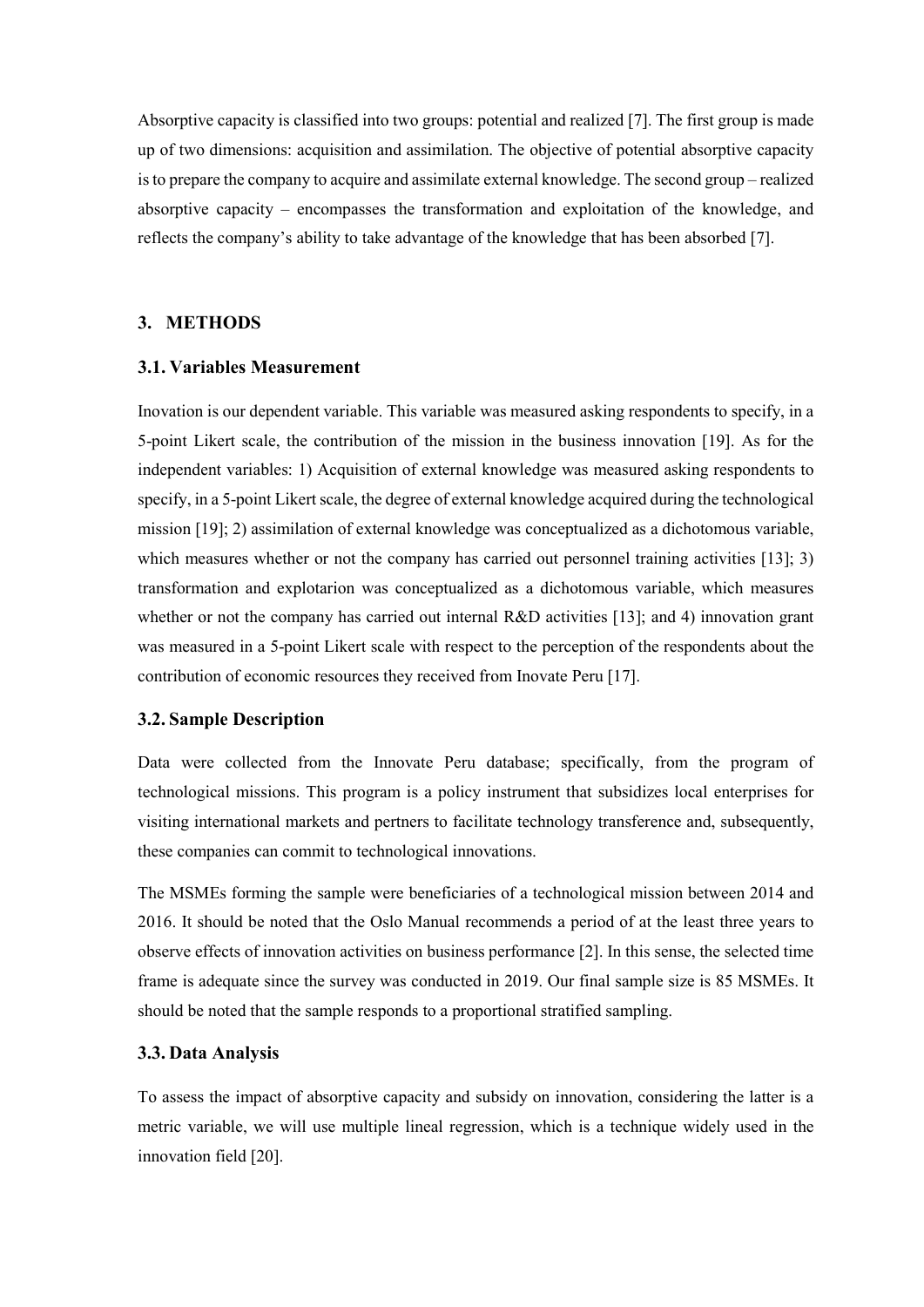## **4. EXPECTED RESULTS**

Preliminary results found that all the independent variables referring to absorptive capacity have a positive and significant impact on innovation. However, regarding the impact of the subsidy on innovation, a significant result was not found. Table 1 presents the details of this preliminary results.

| B     | SE <sub>B</sub> | β            | $R^2$ | F        |
|-------|-----------------|--------------|-------|----------|
|       |                 |              | 0.523 | $9.121*$ |
| 0.592 | 0.110           | $0.508*$     |       |          |
| 0.464 | 0.214           | $0.188*$     |       |          |
| 0.893 | 0.333           | $0.217*$     |       |          |
| 0.029 | 0.080           | $0.034^{ns}$ |       |          |
|       |                 |              |       |          |

**Table 1.** Preliminary Results of Multiple Lineal Regression

ns = non-significant;  $*$  *p*-value < 0.05

## **5. DISCUSSION**

The present research has limitations, which may lead to future studies in the absorptive capacity and innovation fields. First, the sample size was 85 cases made up of beneficiary MSMEs. While this is an accepted sample size, future studies may seek to expand the sample size. Second, the study has limitations in terms of its external validity because it has only considered Peruvian MSMEs. Through the literature review, it has been possible to verify that empirical studies on absorptive capacity may have different results according to the research context, such as the sector, country, type of company, and size, among other criteria. Therefore, future studies may seek to extend this study to other Latin American economies, in order to validate the generalization of the results. Third, the beneficiary MSMEs of Innovate Peru have been used as the unit of analysis. In a future study, it is possible to analyze both beneficiaries and non-beneficiaries of public funds, and evaluate the impact of absorptive capacity on innovation in each of them. Fourth, the instrument analyzed has been technological missions, which focus above all on the potential absorptive capacity. A future study may seek to evaluate other innovation instruments granted to MSMEs by innovation agencies.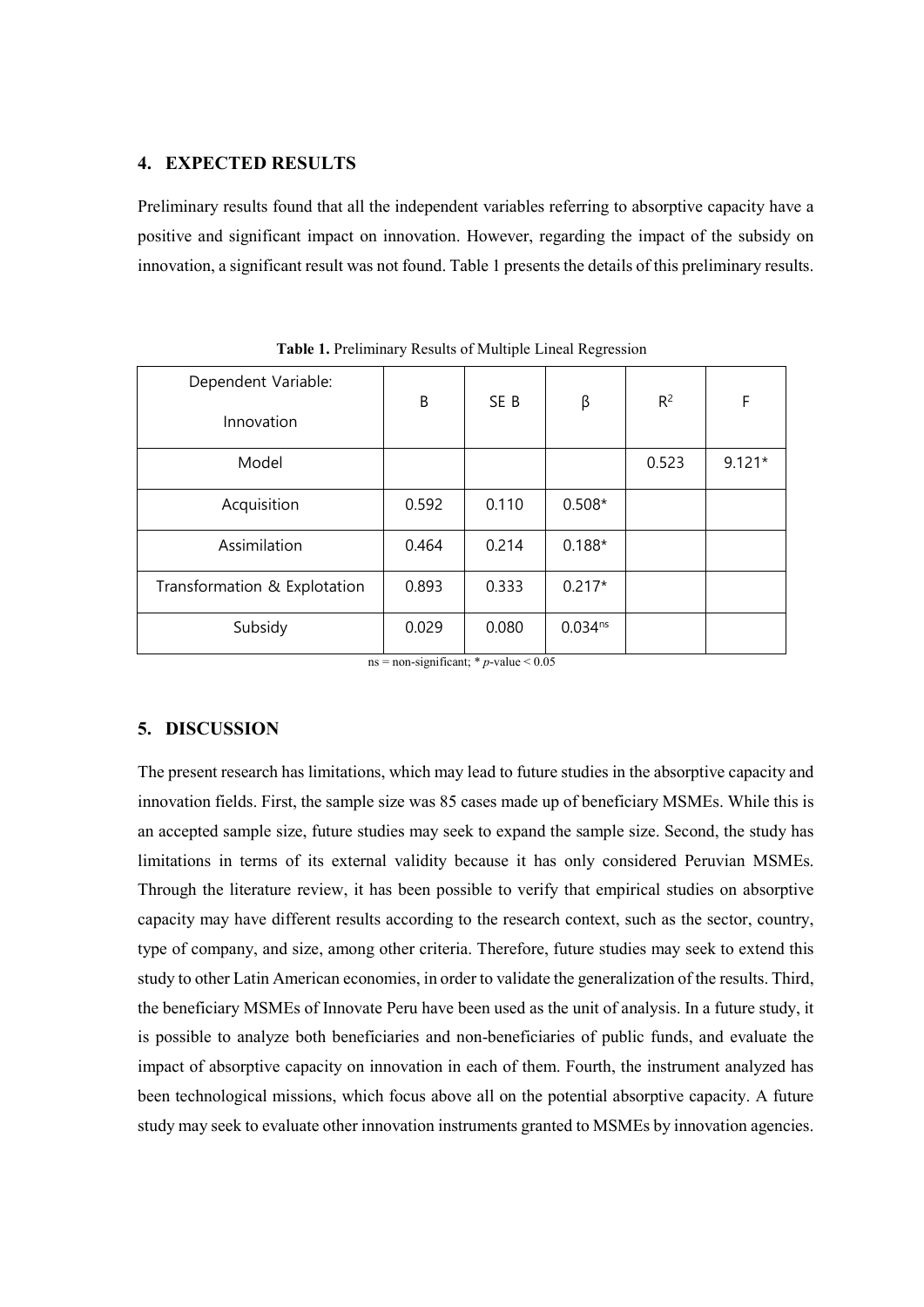## **6. CONCLUSION**

MSMEs represent the main engine of development, both in developed and developing economies [1]. Likewise, they play an important role in the generation of innovation in an economy [4]. In Peru, 99.50% of formal companies are MSMEs; however, only 46.63% of them innovated between 2015 and 2017 [6]. This context suggests a great opportunity for economic growth through the promotion of innovation in MSMEs, so it is relevant to study the factors that impact innovation in these types of companies.

## **6.1. Theoretical implications**

Since our study focuses on the effect of absorptive capacity and grant on the innovation of Peruvian MSMEs, it is expected that our results help to bridge the three identified gaps in literature: 1) lack of empirical studies on the role of absorptive capacity in MSMEs' innovation, 2) little evidence about the role of absorptive capacity in companies from developing countries (there are nonconclusive results), and 3) gap in the study of companies subsidized by innovation agencies in Latin American countries.

## **6.2. Practical implications**

Our results are expected to help in drawing recommendations for both MSMEs and Peruvian government. In the case od MSMEs, this type of companies may be aware of the impact of each dimension of absortive capacity to focus their resources and strategies wisely. In the case of Peruvian government, it can assess the impact of the grants and resources they are investing through Innovate Peru. Accordingly, the Peruvian government can priorize its efforts in those dimensions that have more impact.

# **AUTHOR CONTRIBUTIONS**

Maria Fernanda Ricalde-Chahua: Collected the data, performed the analysis, wrote the paper.

Christian Fernando Libaque-Saenz: Conceived and designed the analysis, wrote the paper.

## **REFERENCES**

- [1] OECD, *Enhancing the Contributions of SMEs in a Global and Digitalised Economy*. Paris: OECD Publishing, 2017.
- [2] OECD and Eurostat, *Oslo Manual 2018: Guidelines for Collecting, Reporting and Using Data on Innovation*. Paris: OECD Publishing, 2018.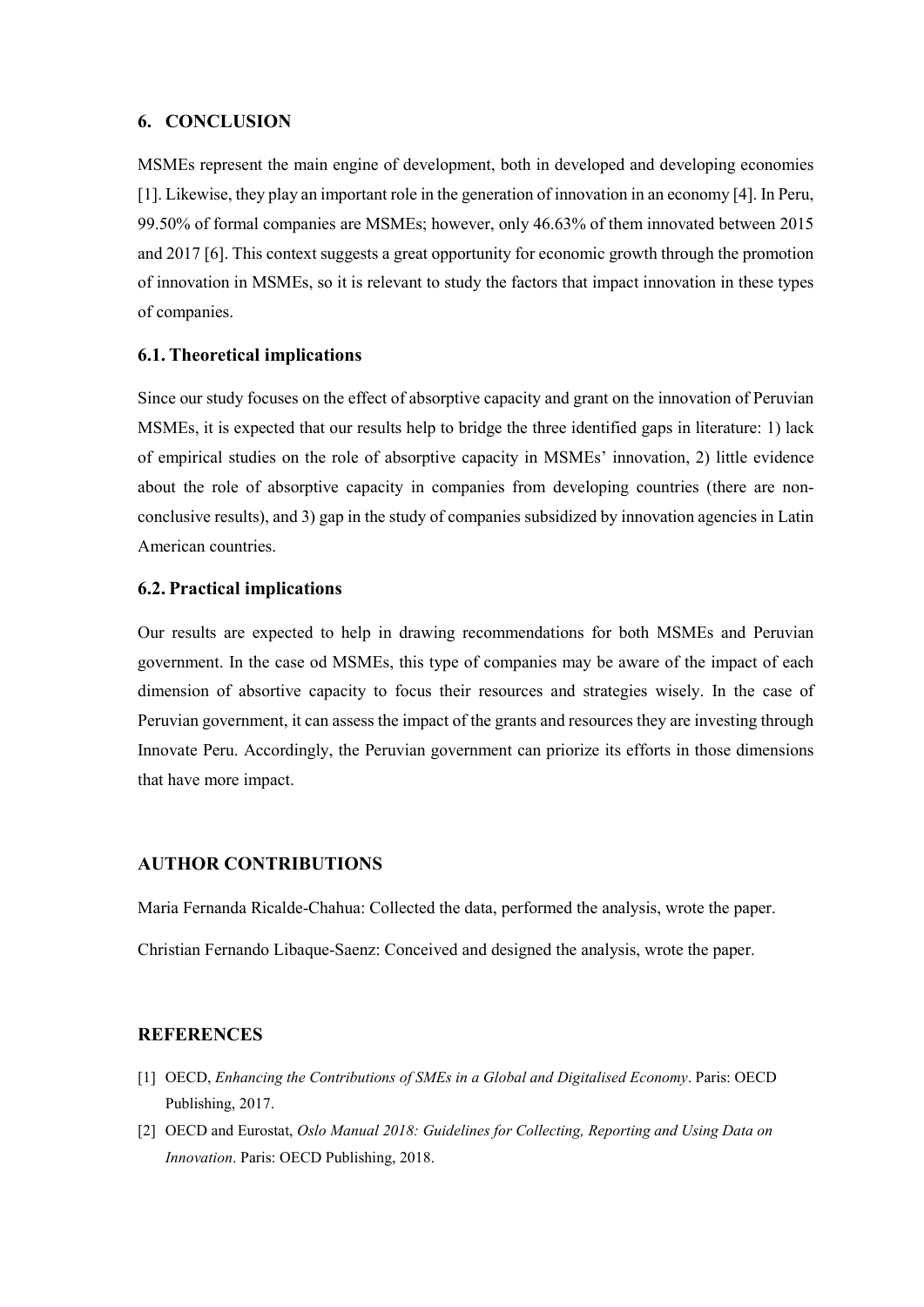- [3] World Bank, "Research and Development Expenditure (% of GDP)," 2018. https://data.worldbank.org/indicator/GB.XPD.RSDV.GD.ZS (accessed Apr. 25, 2021).
- [4] OECD, *OECD SME and Entrepreneurship Outlook 2019*. Paris: OECD Publishing, 2019.
- [5] M. Dini and G. Stumpo, *MIPYMES en América Latina: Un Frágil Desempeño y Nuevos Desafíos para las Políticas de Fomento*. Santiago, Chile: Comisión Económica para América Latina y el Caribe (CEPAL), 2018.
- [6] Ministry of Production, "Encuesta Nacional de Innovación en la Industria Manufacturera y de Servicios Intensivos en Conocimiento," Lima, Peru, 2019.
- [7] S. A. Zahra and G. George, "Absorptive Capacity: A Review, Reconceptualization, and Extension," *Acad. Manag. Rev.*, vol. 27, no. 2, pp. 185–203, 2002, doi: https://doi.org/10.5465/amr.2002.6587995.
- [8] J. Barney, "Firm Resources and Sustained Competitive Advantage," *J. Manage.*, vol. 17, no. 1, pp. 99– 120, 1991, doi: https://doi.org/10.1177/014920639101700108.
- [9] W. M. Cohen and D. A. Levinthal, "Absorptive Capacity: A New Perspective on Learning and Innovation," *Adm. Sci. Q.*, vol. 35, no. 1, pp. 128–152, 1990, doi: https://doi.org/10.2307/2393553.
- [10]C. Petti, Y. Tang, and A. Margherita, "Technological Innovation vs Technological Backwardness Patterns in Latecomer Firms: An Absorptive Capacity Perspective," *J. Eng. Technol. Manag.*, vol. 51, pp. 10–20, 2019, doi: https://doi.org/10.1016/j.jengtecman.2019.02.002.
- [11]K. Kostopoulos, A. Papalexandris, M. Papachroni, and G. Ioannou, "Absorptive Capacity, Innovation, and Financial Performance," *J. Bus. Res.*, vol. 64, no. 12, pp. 1335–1343, 2011, doi: https://doi.org/10.1016/j.jbusres.2010.12.005.
- [12]P. Ritala and P. Hurmelinna‐Laukkanen, "Incremental and Radical Innovation in Coopetition—The Role of Absorptive Capacity and Appropriability," *J. Prod. Innov. Manag.*, vol. 30, no. 1, pp. 154–169, 2013, doi: https://doi.org/10.1111/j.1540-5885.2012.00956.x.
- [13]P. F. Bittencourt and R. Giglio, "An Empirical Analysis of Technology Absorption Capacity of the Brazilian Industry," *CEPAL Rev.*, 2013.
- [14]R. M. Engelman, E. M. Fracasso, S. Schmidt, and A. C. Zen, "Intellectual Capital, Absorptive Capacity and Product Innovation," *Manag. Decis.*, vol. 55, no. 3, pp. 474–490, 2017, doi: https://doi.org/10.1108/MD-05-2016-0315.
- [15]V. Scuotto, M. Del Giudice, and E. G. Carayannis, "The Effect of Social Networking Sites and Absorptive Capacity on SMES' Innovation Performance," *J. Technol. Transf.*, vol. 42, no. 2, pp. 409– 424, 2017, doi: http://10.1007/s10961-016-9517-0.
- [16]C. H. González-Campo and A. H. Ayala, "Influencia de la Capacidad de Absorción sobre la Innovación: Un Análisis Empírico en las MIPYMES Colombianas," *Estud. Gerenciales*, vol. 30, no. 132, pp. 277–286, 2014, doi: https://doi.org/10.1016/j.estger.2014.02.015.
- [17]S. A. Basit, T. Kuhn, and M. Ahmed, "The Effect of Government Subsidy on Non-Technological Innovation and Firm Performance in the Service Sector: Evidence from Germany," *Bus. Syst. Res.*, vol. 9, no. 1, pp. 118–137, 2018, doi: http://10.2478/bsrj-2018-0010.
- [18]A. Gustafsson, A. Stephan, A. Hallman, and N. Karlsson, "The 'Sugar Rush' from Innovation Subsidies: A Robust Political Economy Perspective," *Empirica*, vol. 43, no. 4, pp. 729–756, 2016, doi: http://10.1007/s10663-016-9350-6.